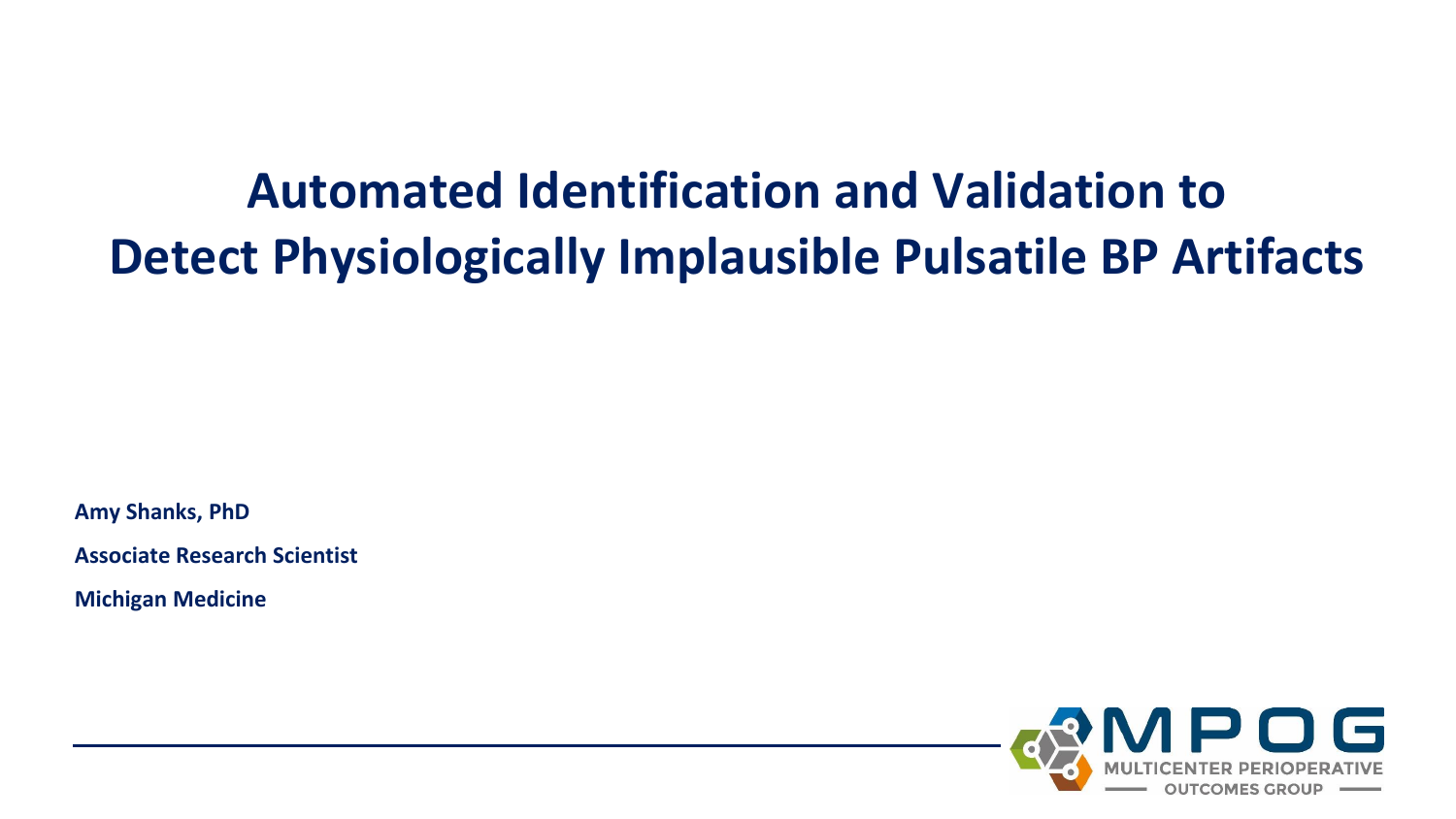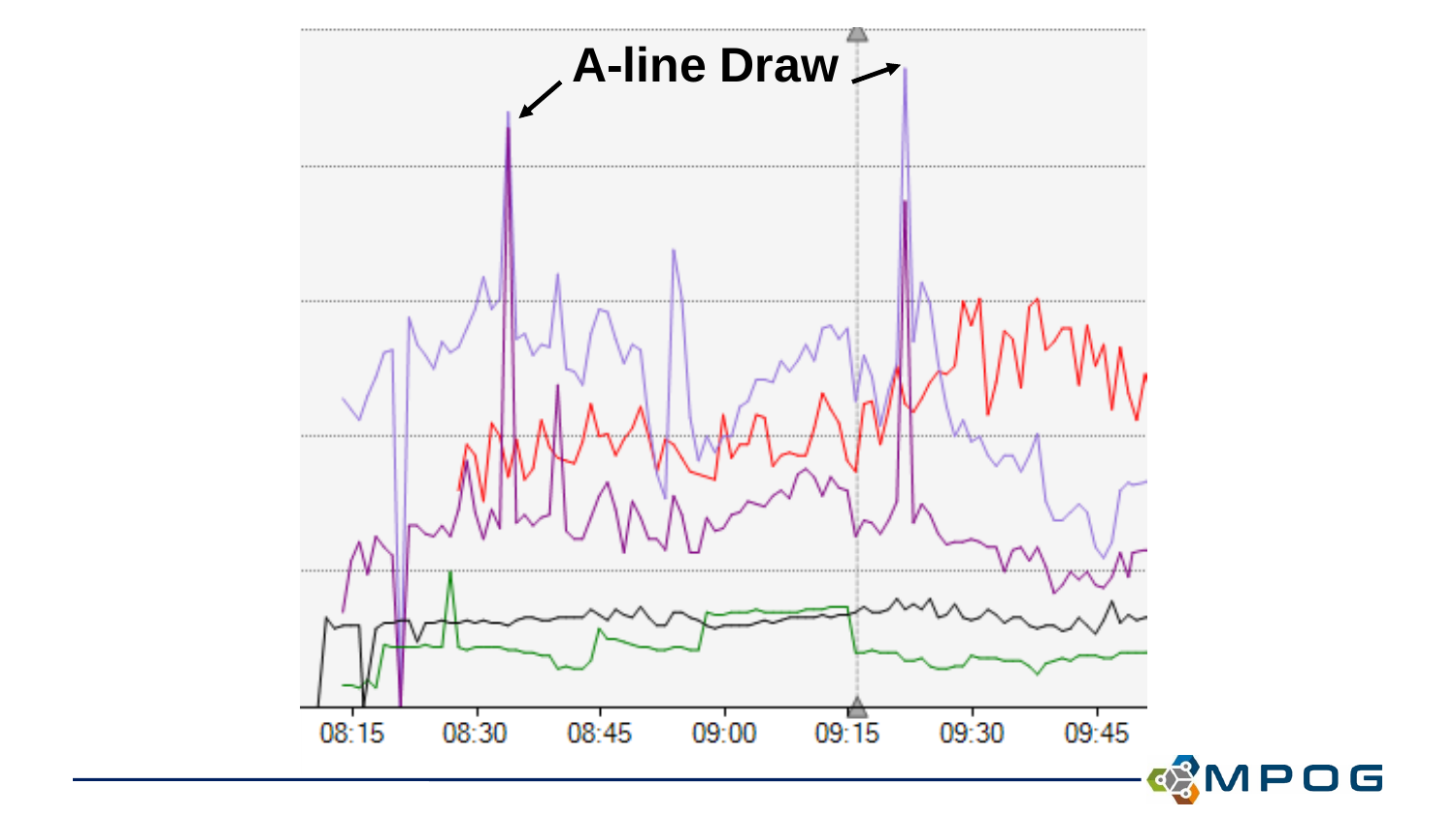

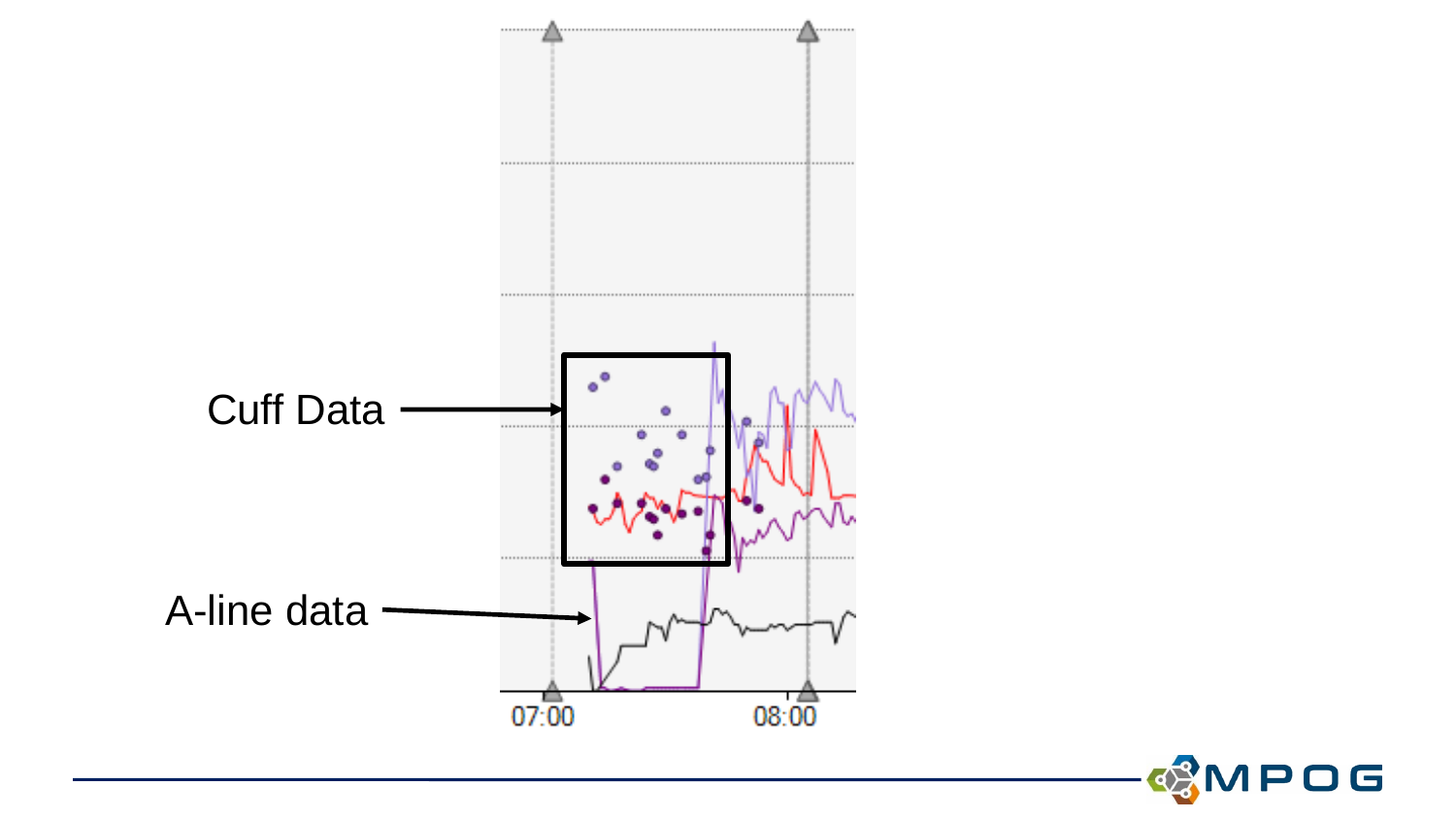

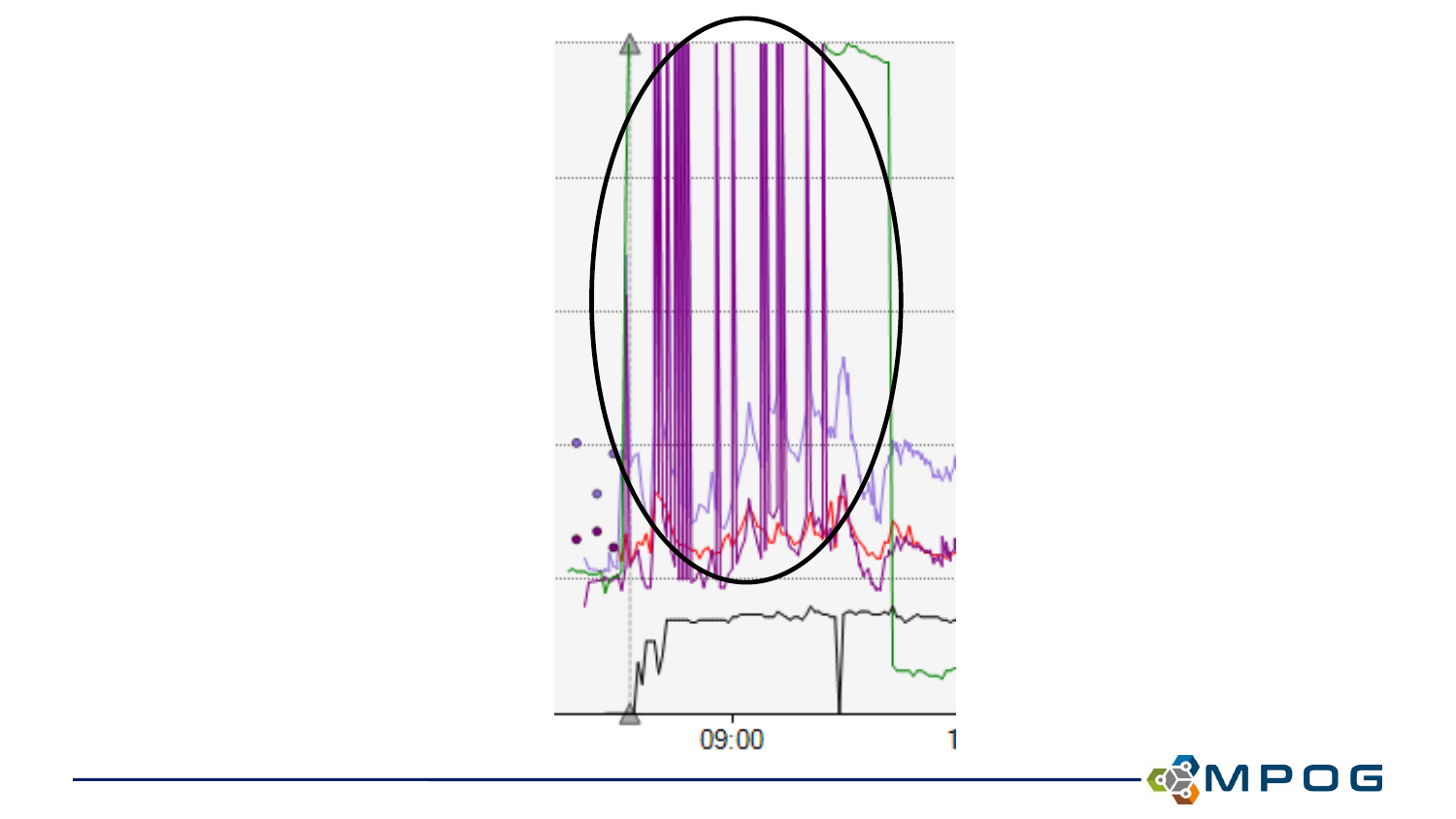#### Two Peer-Reviewed Studies Investigating Incidence of BP Artifacts

- Both prospective observation trials to determine BP artifact incidences
- Completed in Utrecht
- Pediatric patient population
- Kool et al. (2012)
	- NIBP artifact incidence 2.3% (95% CI 1.8-2.9)
	- Invasive BP artifact incidence 14% (95% CI 12-15)
- Hoorweg et al. (2017)
	- NIBP artifact incidence 5.0% (95% CI 4.0-6.0)
	- Invasive BP artifact incidence 7.3% (95% CI 5.9-8.8)

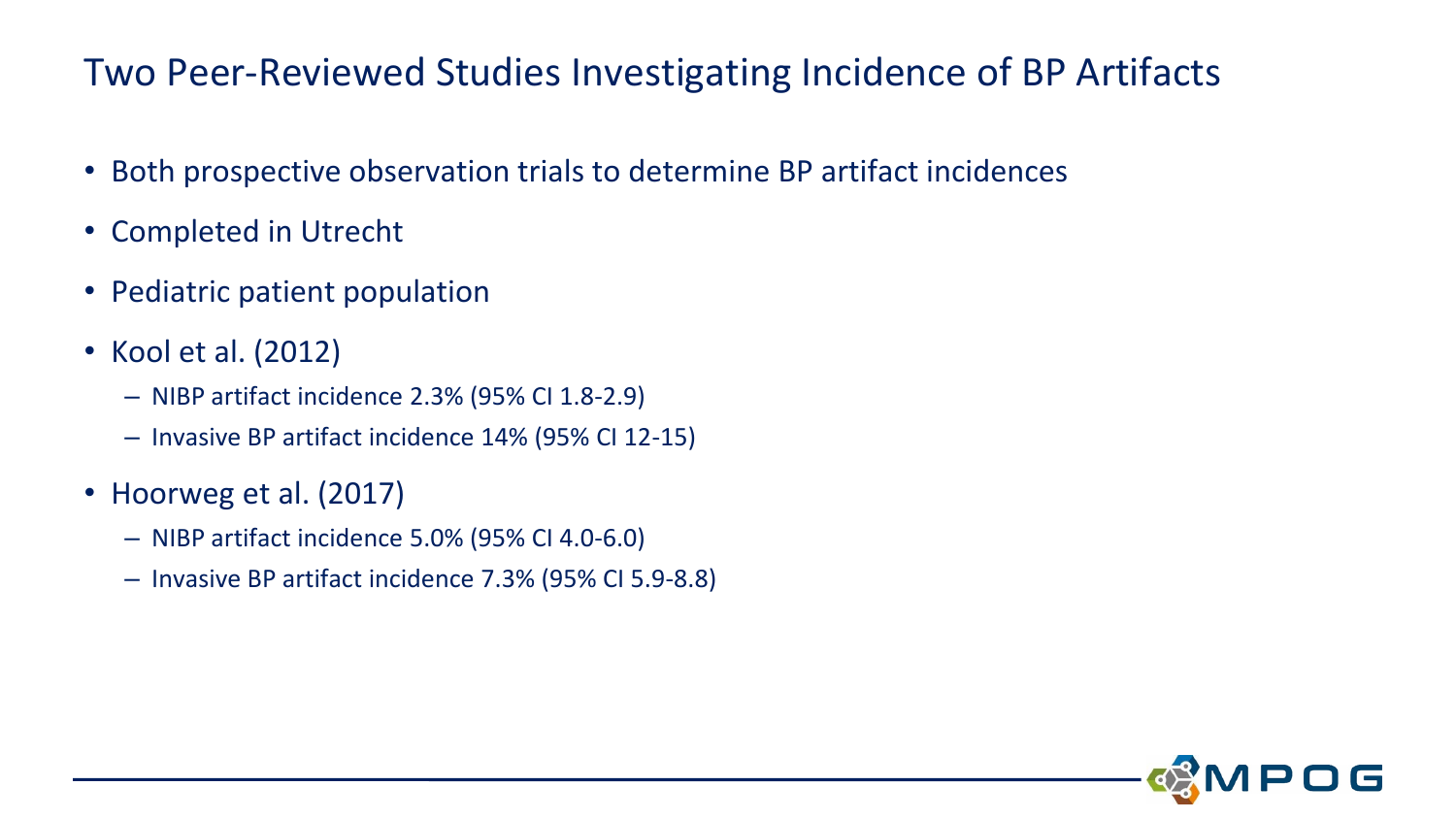## BP Reduction Algorithms in Previously Published Literature

| <b>Author</b>  | <b>Patient Population</b>                                                                                              | <b>BP Reduction Algorithm</b>                                                                                                                                                                                                                                                                                                                                                                                                |  |
|----------------|------------------------------------------------------------------------------------------------------------------------|------------------------------------------------------------------------------------------------------------------------------------------------------------------------------------------------------------------------------------------------------------------------------------------------------------------------------------------------------------------------------------------------------------------------------|--|
| Sun et al.     | <b>Adult</b><br>$\bullet$<br>Non-cardiac<br>$\bullet$<br>$LOS \ge 1$ day<br>$\bullet$<br>A-line monitoring cases       | Change of MAP in either direction $\geq 50\%$<br>$\bullet$<br>between measurements<br>No MAP recordings for $\leq$ 2 minutes<br>$\bullet$                                                                                                                                                                                                                                                                                    |  |
| Oprea et al.   | Adult<br>$\bullet$<br>Non-cardiac<br><b>GA</b><br>$\bullet$<br>NIBP and Invasive BP monitoring<br>$\bullet$            | MAP $<$ 30 mmHg or MAP $>$ 250 mmHg<br>$\bullet$                                                                                                                                                                                                                                                                                                                                                                             |  |
| Salmasi et al. | Adult<br>$\bullet$<br>Non-cardiac<br>$\bullet$<br>IP only<br>$\bullet$<br>NIBP and Invasive BP monitoring<br>$\bullet$ | BP documented as artifact by clinician<br>$\bullet$<br>$SBP \geq 300$ mmHg or $SBP \leq 20$ mmHg<br>$\bullet$<br>$SBP \le DBP + 5$ mmHg<br>$\bullet$<br>DBP $\leq$ 5 mmHg or DBP $\geq$ 225 mmHg<br>$\bullet$<br>Abrupt SBP changes $\geq 80$ mmHg within 1 minute<br>$\bullet$<br>between measurements in either direction<br>Abrupt SBP changes $\geq$ 40 mmHg within 2 minute<br>between measurements in either direction |  |

**Observational research with no BP artifact reduction algorithms used in the last 10 years: Bijker et al 2007, 2009, 2012, Walsh et al. 2013, Hsieh et al. 2016** $\overline{\mathsf{O}}$  G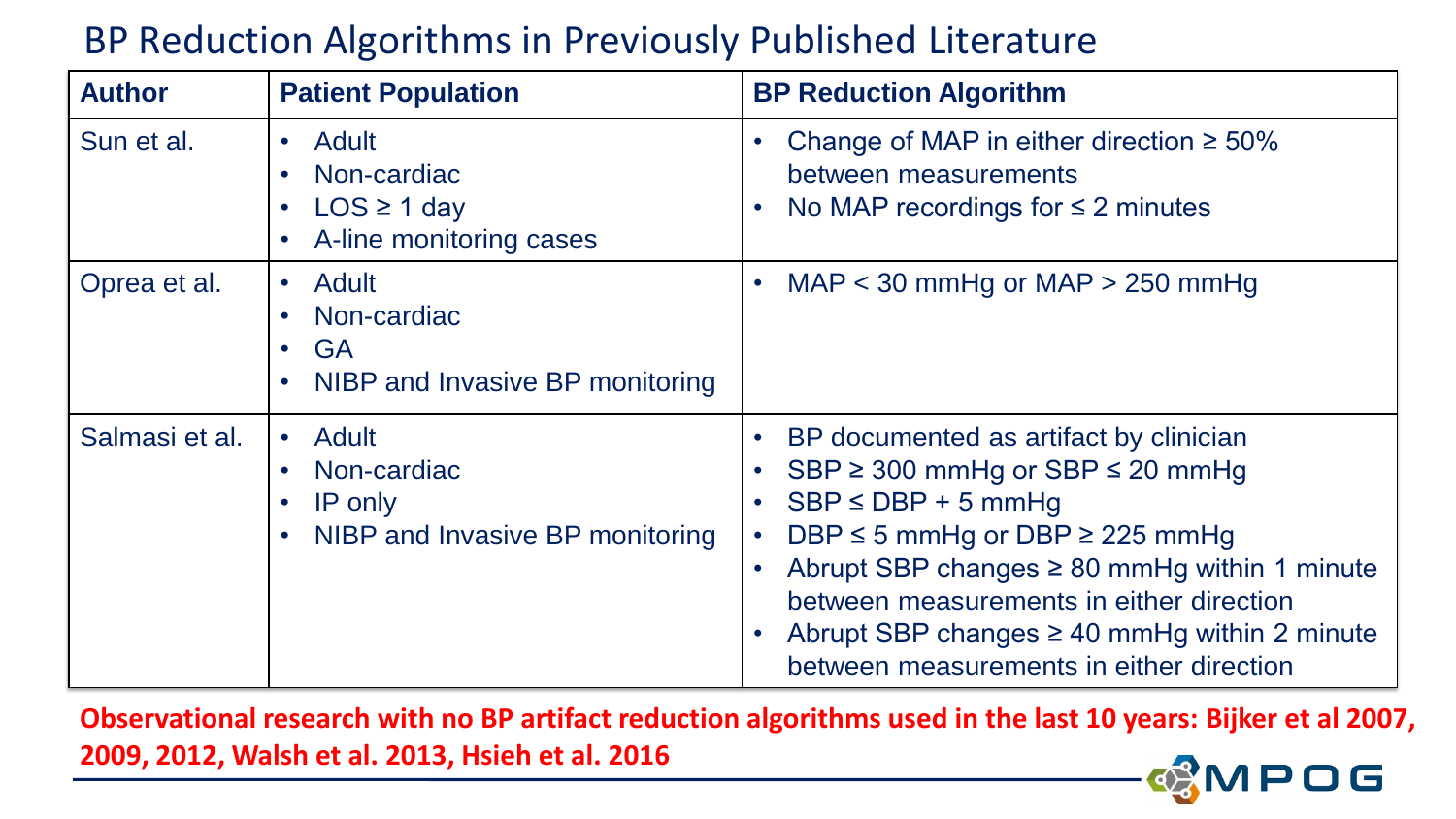## Creation of BP Reduction Algorithm (BPAA) and Patient Population

- Consensus taken amongst MD's using Delphi methodology of what is a BP artifact value
- Thousands of cases were hand-reviewed to derive the current algorithm values

- Adult ASA I-IV patients with pulsatile blood flow
- Non-cardiac GA cases with a minimum of 3 hours of anesthesia monitoring
- Data were drawn from a minimum of 5 MPOG sites
- Exclusion criteria
	- Cases without valid intraoperative timestamps
	- Cases where invasive BP monitoring was used <80% of the case
	- NIBP monitoring cases with only user entered values

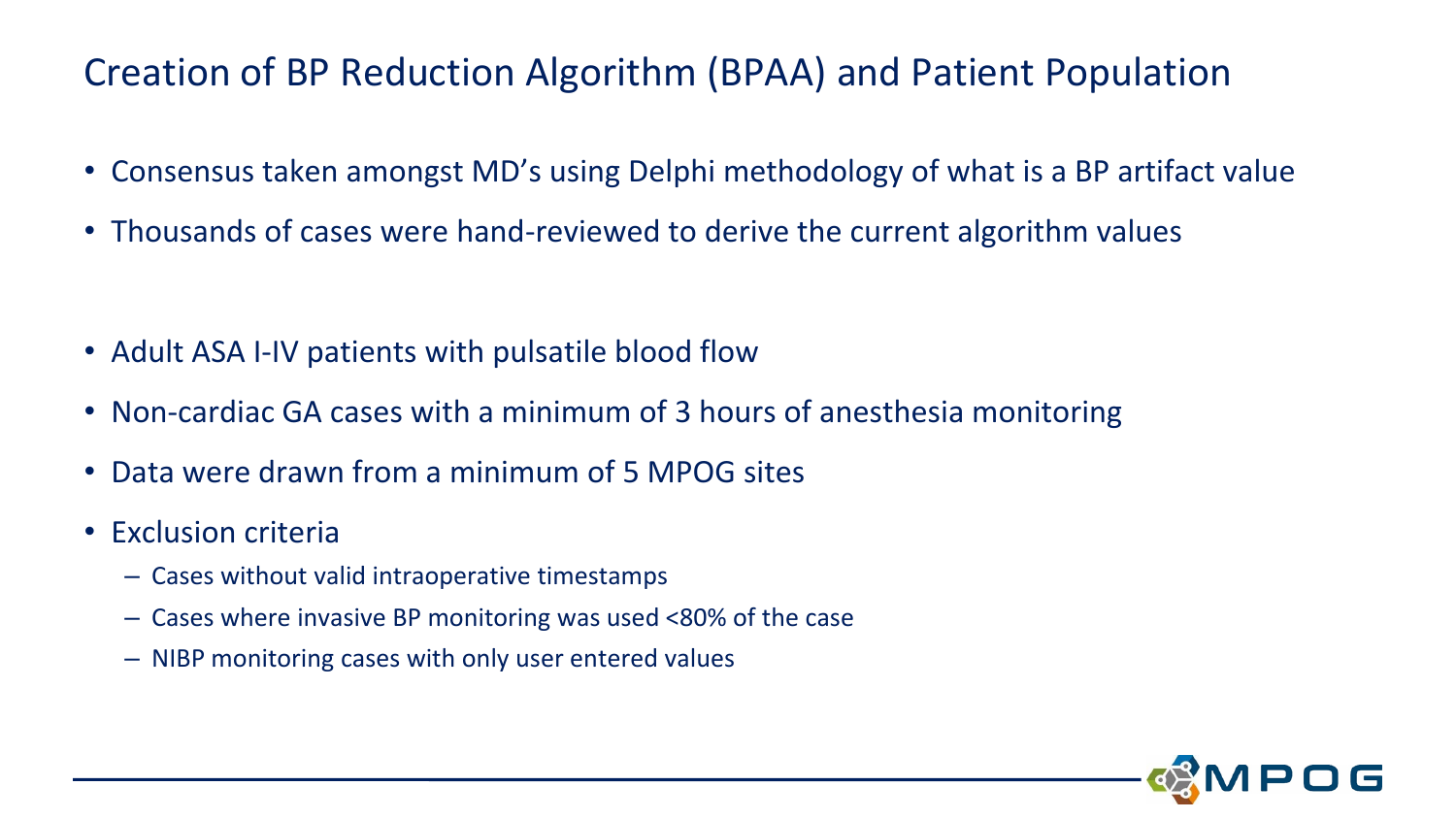### MPOG Blood Pressure Reduction Algorithm

#### **Artifact Code Rules/Logic**

- Marked as artifact in real-time by the provider (Not included in analysis)
- SBP > 150 and PP < 30
- SBP ≥ 100 AND SBP ≤ 150 AND PP < 15
- SBP < 100 AND PP < 10
- SBP > 200 AND PP < 50
- SBP ≤ 10 OR DBP ≤ 10
- SBP = DBP = MAP
- MAP < 0
- MAP ≥ 140
- If any BP is marked as artifact #1, then all BP measurements for that time will be marked as artifact

Note: If artifact code #2-9 is marked for SBP, DBP, or MAP  $\rightarrow$  All BP's for that timestamp are artifacts

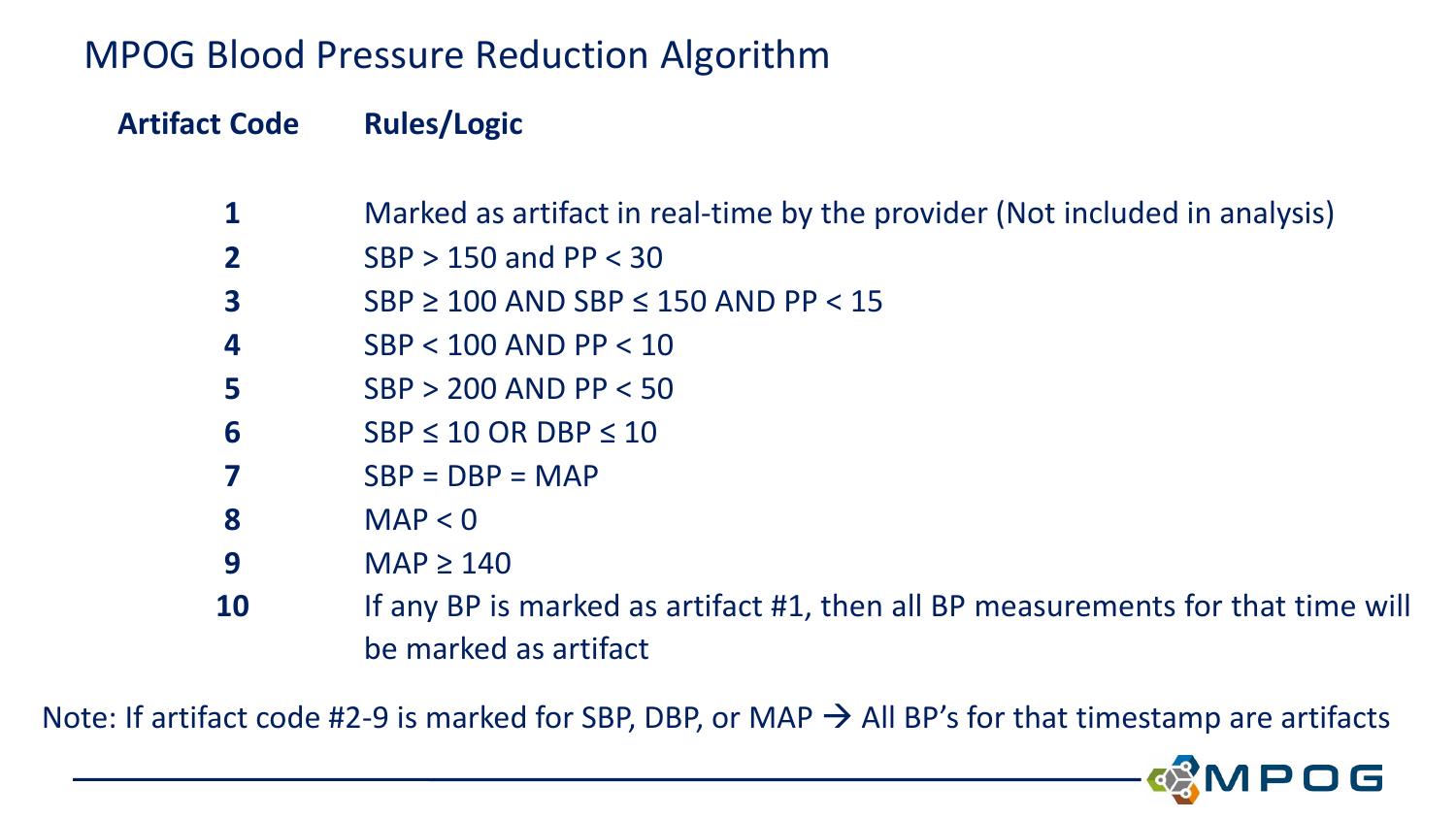## Validation of BP Reduction Algorithm

- Data were divided into 4 cohorts: Invasive BP and NIBP with and without vasoactive medications used
- Manual clinician review of a random subset of cases for each cohort to identify BP artifacts
	- Clinicians blinded to artifact code that was triggered but could see artifacts documented during the case
- Percentage of algorithm artifacts for each case were calculated by cohort
- Calculated sensitivity/specificity by cohort for BPAA compared to clinician review
- Compared BPAA against three observational trials BP reduction algorithms
- Interrater reliability measured using Krippendorff's alpha
	- 1.00 indicates perfect agreement

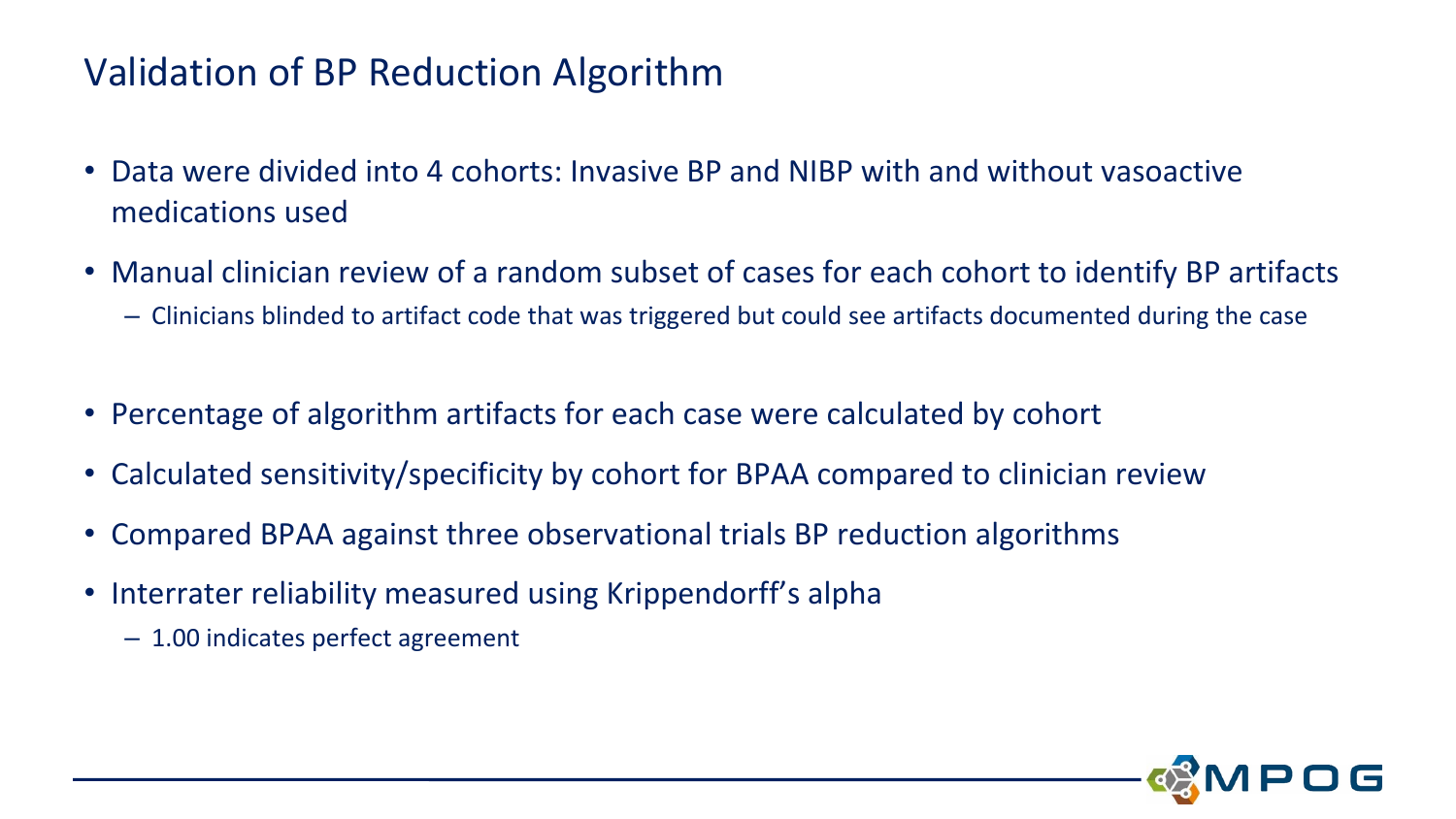### Incidence of Artifacts Triggered by Cohorts

|                                           | <b>Incidence of</b><br><b>artifacts</b> | <b>Range</b> | <b>Krippendorf's</b><br><b>Alpha</b> |
|-------------------------------------------|-----------------------------------------|--------------|--------------------------------------|
| <b>NIBP Monitoring without BP support</b> | $0.43 \pm 1.29$                         | 0.00 to 5.17 | 0.33                                 |
| <b>NIBP Monitoring with BP support</b>    | $0.51 \pm 1.18$                         | 0.00 to 5.61 | $-0.01$                              |
| <b>IBP Monitoring without BP support</b>  | $1.61 \pm 2.08$                         | 0.00 to 8.64 | 0.81                                 |
| <b>IBP Monitoring with BP support</b>     | $3.02 \pm 3.39$                         | 0.00 to 12.9 | 0.70                                 |

- Previous research demonstrated NIBP artifacts 2.3-5.0% and Invasive BP artifacts 7.3-14% using real-time clinician documentation by an independent observer
- Clinician documented artifacts were included in their calculations

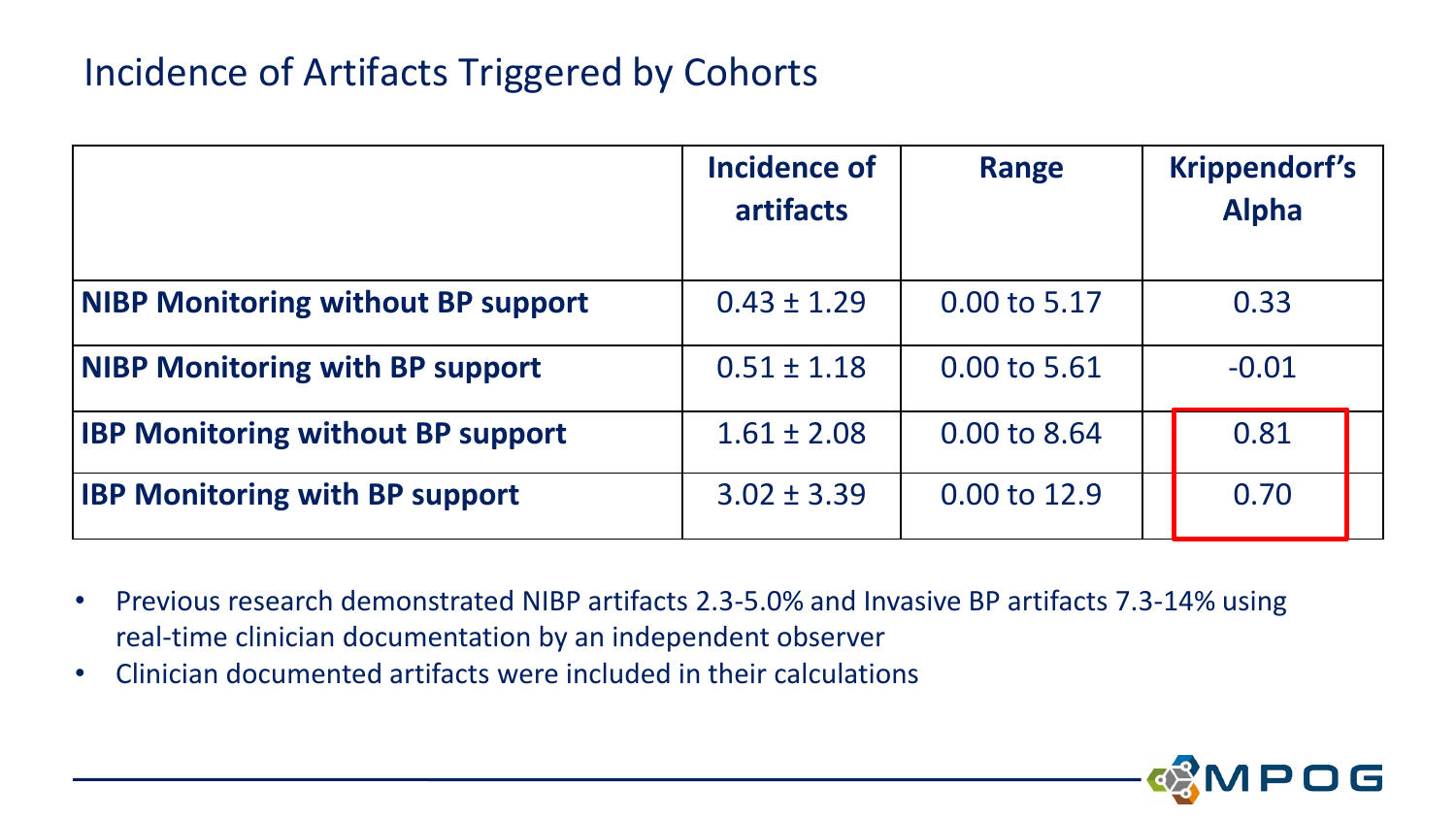#### **Sensitivity and Specificity For Detecting MAP Artifacts Across Four Algorithms**

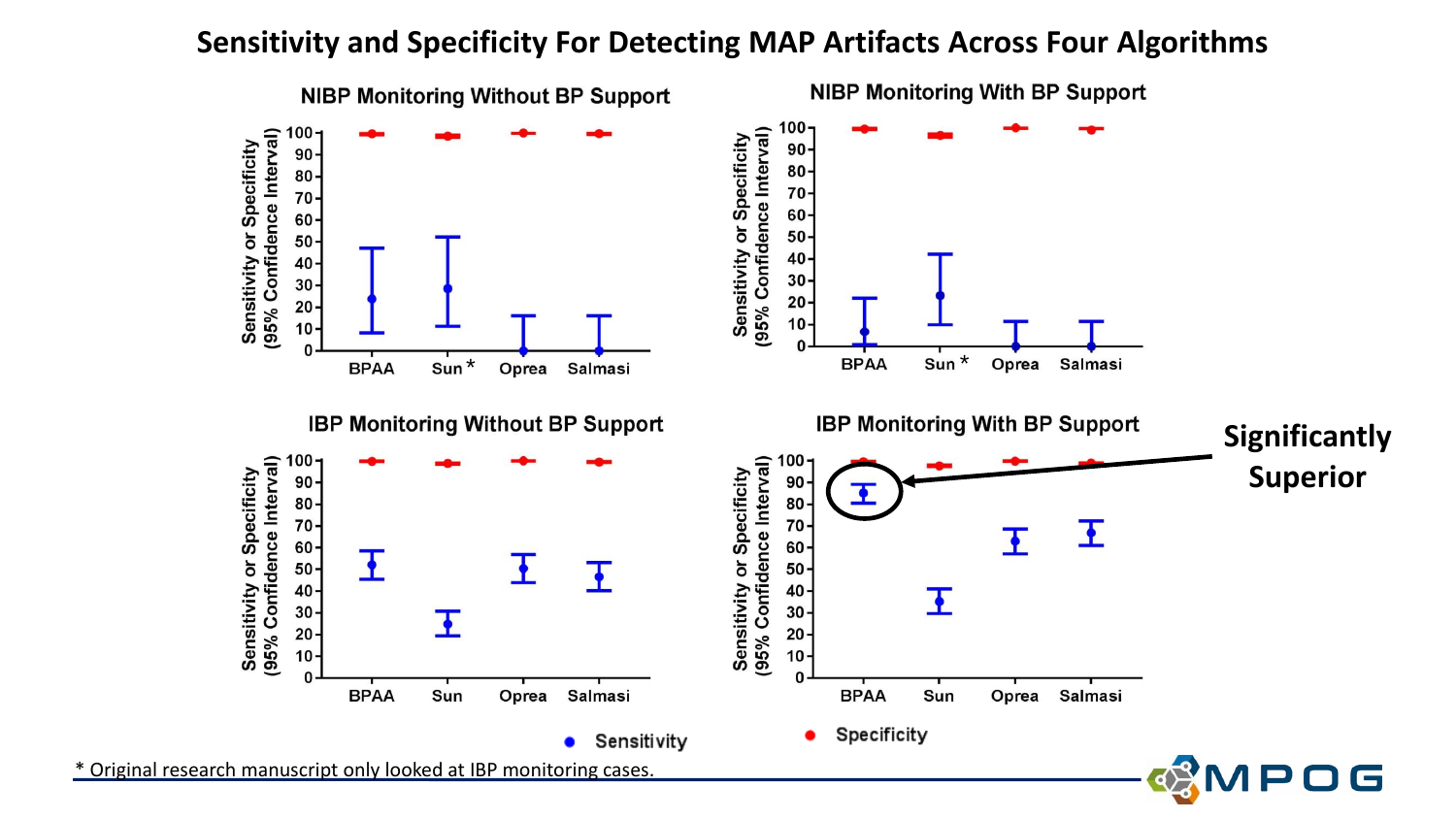#### **Sensitivity and Specificity For Detecting MAP Artifacts Across Four Algorithms**



POG

\* Original research manuscript only looked at IBP monitoring cases